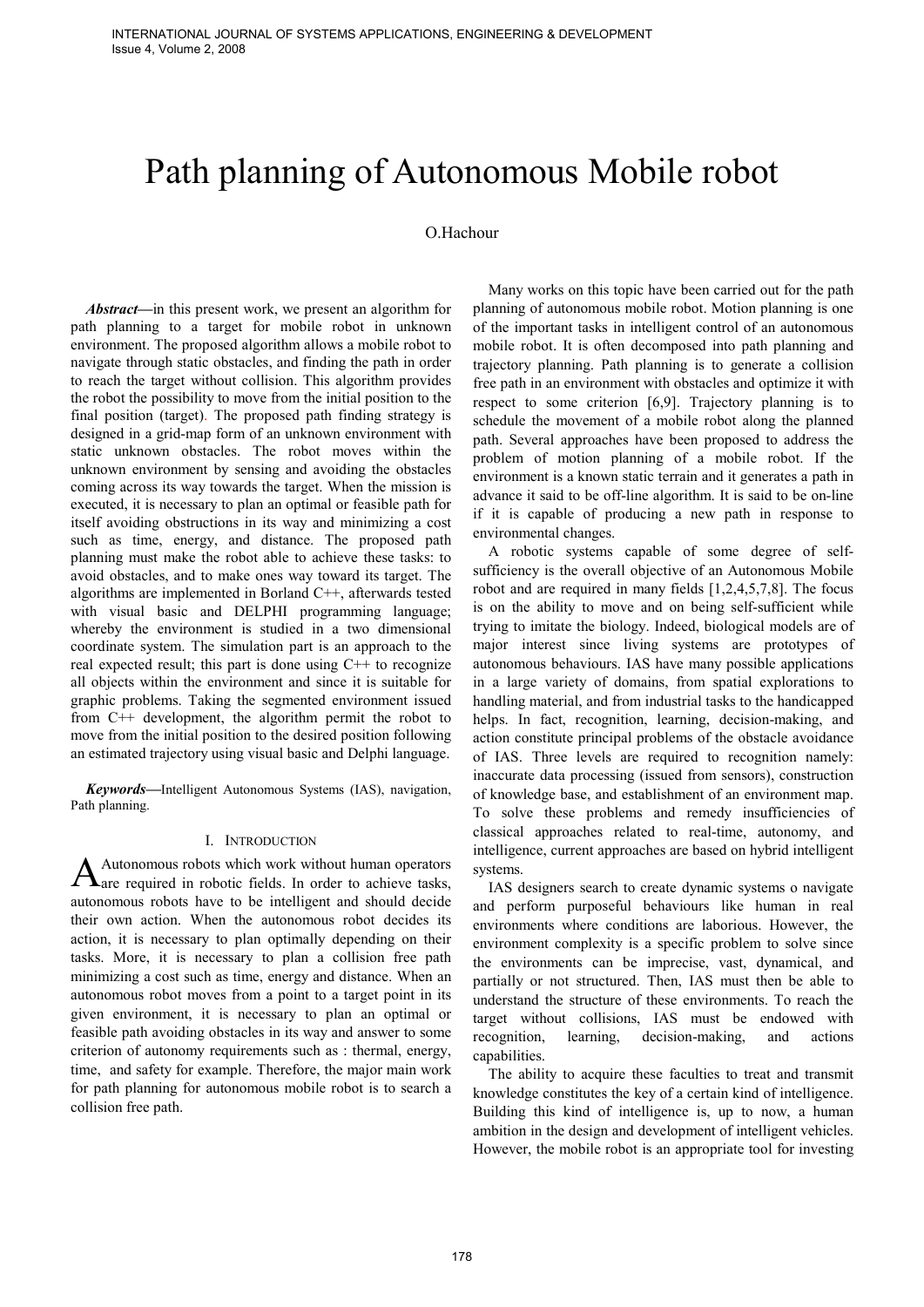optional artificial intelligence problems relating to world understanding and taking a suitable action, such as, planning missions, avoiding obstacles, and fusing data from many sources.

Recent research on IAS has pointed out a promising direction for future research in mobile robotics where realtime, autonomy and intelligence have received considerably more weight then, for instance, optimality and completeness. Many navigation approaches have dropped the explicit knowledge representation for an implicit one based on acquisitions of intelligent behaviours that enable the robot to interact effectively with its environment, they have to orient themselves, explore their environments autonomously, recover from failure, and perform whole families of tasks in real-time.

A robotic vehicle is an intelligent mobile machine capable of autonomous operations in structured and unstructured environment, it must be capable of sensing (perceiving its environment), thinking (planning and reasoning), and acting (moving and manipulating). Thus, the recent developments in autonomy requirements, intelligent components, multi-robot system, and massively parallel computer have made the IAS very used, notably in the planetary explorations, mine industry, and highways [10,11,12,13,14]. But, the current mobile robots do relatively little that is recognizable as intelligent thinking, this is because:

- Perception does not meet the necessary standards.
- Much of the intelligence is tied up in task specific behavior and has more to do with particular devices and missions than with the mobile robots in general.
- Much of the challenge of the mobile robots requires intelligence at subconscious level.

The motion of mobile robots in an unknown environment where there are stationary unknown obstacles requires the existence of algorithms that are able to solve the path and motion planning problem of these robots so that collisions are avoided. In order to execute the desired motion, the mobile robot navigates intelligibly and avoids obstacles so that the target is reached. The problem becomes more difficult when the parameters that describe the model and /or the workspace of the robot are not exactly known.

The autonomous mobile systems capable of some degree of self-sufficiency are required in many fields and are the primary goal of IAS. The focus is on the ability to move and on being self-sufficient while trying to imitate the biology. Indeed, biological models are of major interest since living systems are prototypes of autonomous behaviours. IAS have many possible applications in a large variety of domains, from spatial exploration to handling material, and from industrial tasks to the handicapped helps. In fact, recognition, learning, decisionmaking, and action constitute principle problems of the obstacles avoidance of IAS. Three levels are required to recognition namely: inaccurate data processing (issued from sensors), construction of knowledge base, and establishments of an environment map. To solve these problems and remedy in sufficiency of classical approaches related to real-time,

autonomy, and intelligence, current approaches are based on hybrid intelligent systems.

IAS designers search to create dynamic systems able to navigate and perform purposeful behaviours like human in real environments where conditions are laborious. However, the environment complexity is a specific problem to solve since these environments can be imprecise, vast dynamical, and partially or not structured. IAS must then be able to understand the structure of these environments. To reach the target without collisions, IAS must be endowed with recognition, learning, decision-making, and action capabilities. The ability to acquire these faculties to treat and transmit knowledge constitutes the key of a certain kind of intelligence. Building this kind of intelligence is, up to now, a human ambition in the design and development of intelligent vehicles.

Recent research on IAS has pointed out a promising direction for future research in mobile robotics where realtime, autonomy and intelligence have received considerably more weight than, for instance, optimality and completeness. Many navigation approaches have dropped the explicit knowledge representation for an implicit one based on acquisitions of intelligent behaviours with its environments, they have to orient themselves, explore their environments autonomously, recover from failure, and perform whole families of tasks in real-time. However, the mobile robot is appropriate tool for investigating optional artificial intelligence problems relating to world understanding and taking a suitable action, such as , planning missions, avoiding obstacles, and fusing data from many sources.

This paper deals with the intelligent path planning of IAS in an unknown environment. The aim of this paper is to develop an IAS algorithm for the AMR stationary obstacle avoidance to provide them more autonomy and intelligence. A robotic vehicle is an intelligent mobile machine capable of autonomous operation in structured and unstructured environment, it must be able of sensing (perceiving its environment) thinking (planning, reasoning) and acting (moving and manipulating). However, mobile robots are appropriate tools for investigating optional artificial intelligence problems relating to word understanding and taking a suitable action, such as, planning missions, avoiding obstacles, and fusing data from many sources[3]. One of the specific characteristics of mobile robots is the complexity of their environment; therefore, one of the critical problems for the mobile robots is path planning which is still an open one to be studying extensively.

The most important key issue in the design of an autonomous robot is the navigation process, which is one of the most vital aspects of an autonomous mobile robot. Therefore, the space and how it is presented is an important role in the domain of moving an intelligent system. We can clarify this importance by the following reasons:

• It provides the necessary information to do path panning.

• It gives information for monitoring the position of the robot during the execution of the planned path.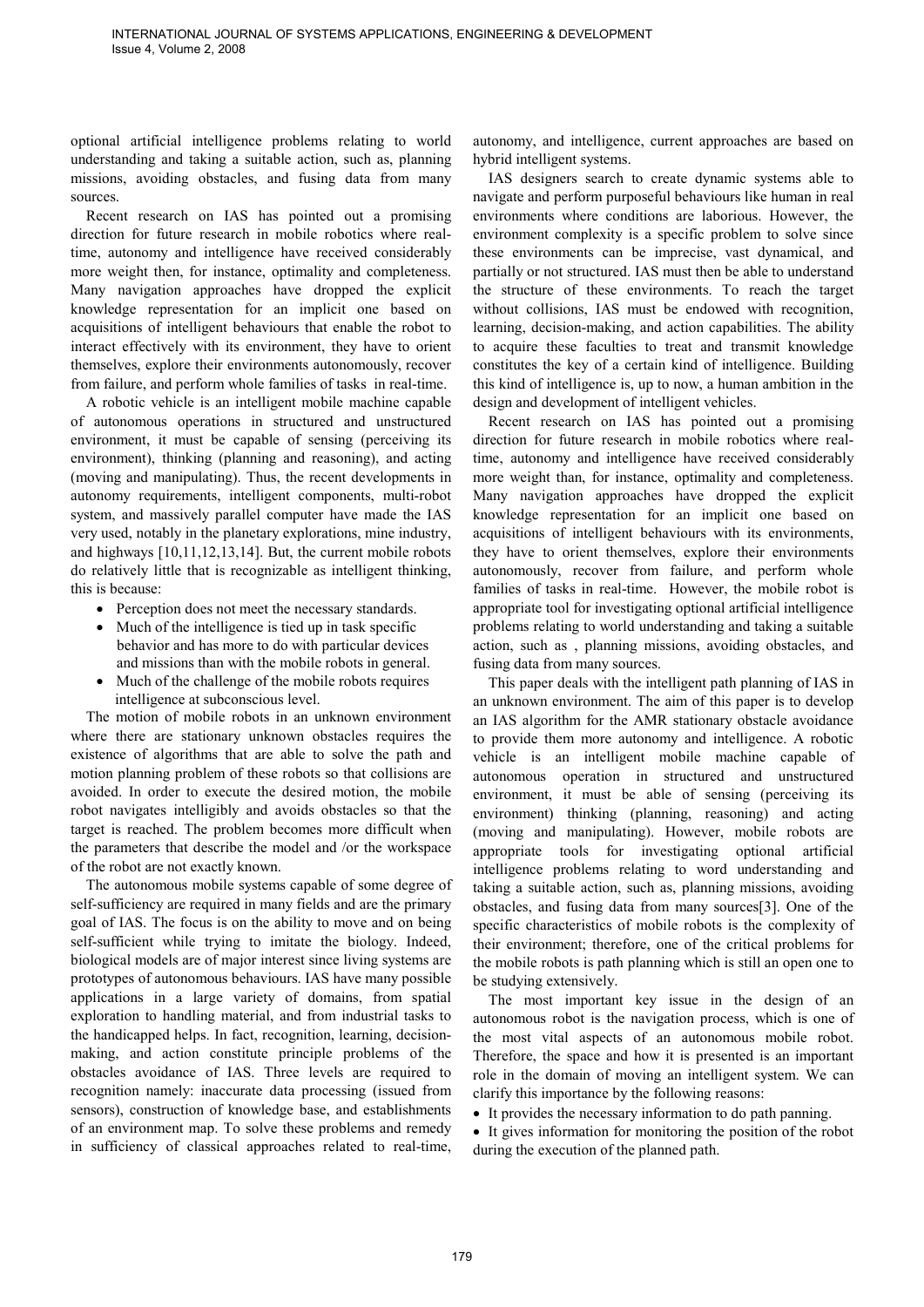• It is essential that the mobile robot have the ability to build and use models of its environment that enable it to understand the environment's structure. This is necessary to understand orders, plan and execute paths.

The theory and practice of intelligence and robotic systems are currently the most strongly studied and promising areas in computer science and engineering which will certainly play a primary role in future. These theories and applications provide a source linking all fields in which intelligent control plays a dominant goal. Cognition, perception, action, and learning are essential components of such systems and their integration into real systems of different level of complexity (from microrobots to robot societies) will help to clarify the true nature of robotic intelligence.

A robot is a "device" that responds to sensory input by running a program automatically without human intervention. Typically, a robot is endowed with some artificial intelligence so that it can react to different situations it may encounter. The robot is referred to be all bodies that are modeled geometrically and are controllable via a motion plan.\q robotic vehicle is an intelligent ;mobile machine capable of autonomous operations in structured and unstructured environment. It must be capable of sensing thinking and acting. The mobile robot is an appropriate tool for investigating optional artificial intelligence problems relating to world understanding and taking a suitable action, such as , planning missions, avoiding obstacles, and fusing data from many sources.

The goal of the navigation process of mobile robots is to move the robot to a named place in a known, unknown or partially known environment. In most practical situations, the mobile robot can not take the most direct path from the start to the goal point. So , path planning techniques must be used in this situation, and the simplified kinds of planning mission involve going from the start point to the goal point while minimizing some cost such as time spent, chance of detection, or fuel consumption.

 Often, a path is planned off-line for the robot to follow, which can lead the robot to its destination assuming that the environment is perfectly known and stationary and the robot can't rack perfectly. Early path planners were such off-line planners or were only suitable for such off-line planning.

However, the limitations of off-line planning led researchers to study on-line planning, which rely on knowledge acquired from sensing the local environment to handle unknown obstacles as the robot traverses the environment.

 Moreover, when a robot moves in a specific space, it is necessary to select a most reasonable path so as to avoid collisions with obstacles. Several approaches for path planning exist for mobile robots, whose suitability depends on a particular problem in an application. For example, behaviorbased reactive methods are good choice for robust collision avoidance. Path planning in spatial representation often requires the integration of several approaches. This can provide efficient, accurate, and consistent navigation of a mobile robot.

The major task for path-planning for single mobile robot is to search a collision –free path. The work in path planning has led into issues of map representation for a real world. Therefore, this problem considered as one of challenges in the field of mobile robots because of its direct effect for having a simple and computationally efficient path planning strategy. For path planning areas, it is sufficient for the robot to use a topological map that represents only the different areas without details such as office rooms. The possibility to use topological maps with different abstraction levels helps to save processing time. The static aspect of topological maps enables rather the creation of paths without information that is relevant at runtime. The created schedule, which is based on a topological map, holds nothing about objects which occupy the path. In that case it is not possible to perform the schedule. To get further actual information, the schedule should be enriched by the use of more up-to date plans like egocentric maps.

Topological path planning is useful for the creation of long – distance paths, which support the navigation for solving a task. Therefore, those nodes representing for example, free region space are extracted from a topological map, which connect a start point with a target point. The start point is mostly the actual position of the robot. To generate the path, several sophisticated and classical algorithms exist that are based on graph theory like the algorithm; of the shortest path. To give best support for the path planning it could be helpful to use different abstraction levels for topological maps. For example, if the robot enters a particular room; of an employee for postal delivery, the robot must use a topological map that contains the doors of an office building and the room numbers.

Topological maps can be used to solve abstract tasks, for example, to go and retrieve objects whose positions are not exactly known because the locations of the objects are often changed. Topological maps are graphs whose nodes represent static objects like rooms, and doors for example. The edges between the nodes are part's relationships between the objects.

One of the specific characteristics of mobile robots is the complexity of their environment. Therefore, one of the critical problems for the mobile robots is path planning, which is still an open one to be studying extensively. Accordingly, one of the key issues in the design on an autonomous robot is navigation. The Navigation is the science (or art) of directing the course of a mobile robot as the robot traverses the environment. Inherent in any navigation scheme is the desire to reach a destination without getting lost or crashing into any objects. The goal of the navigation system of mobile robots is to move the robot to a named place in a known, unknown, or partially known environment.

The navigation planning is one of the most vital aspect of an autonomous robot. In most practical situations, the mobile robot can not take the most direct path from start to the goal point. So, path finding techniques must be used in these situations, and the simplest kinds of planning mission involve going from the start point to the goal point while minimizing some cost such as time spent, chance of detection, etc. When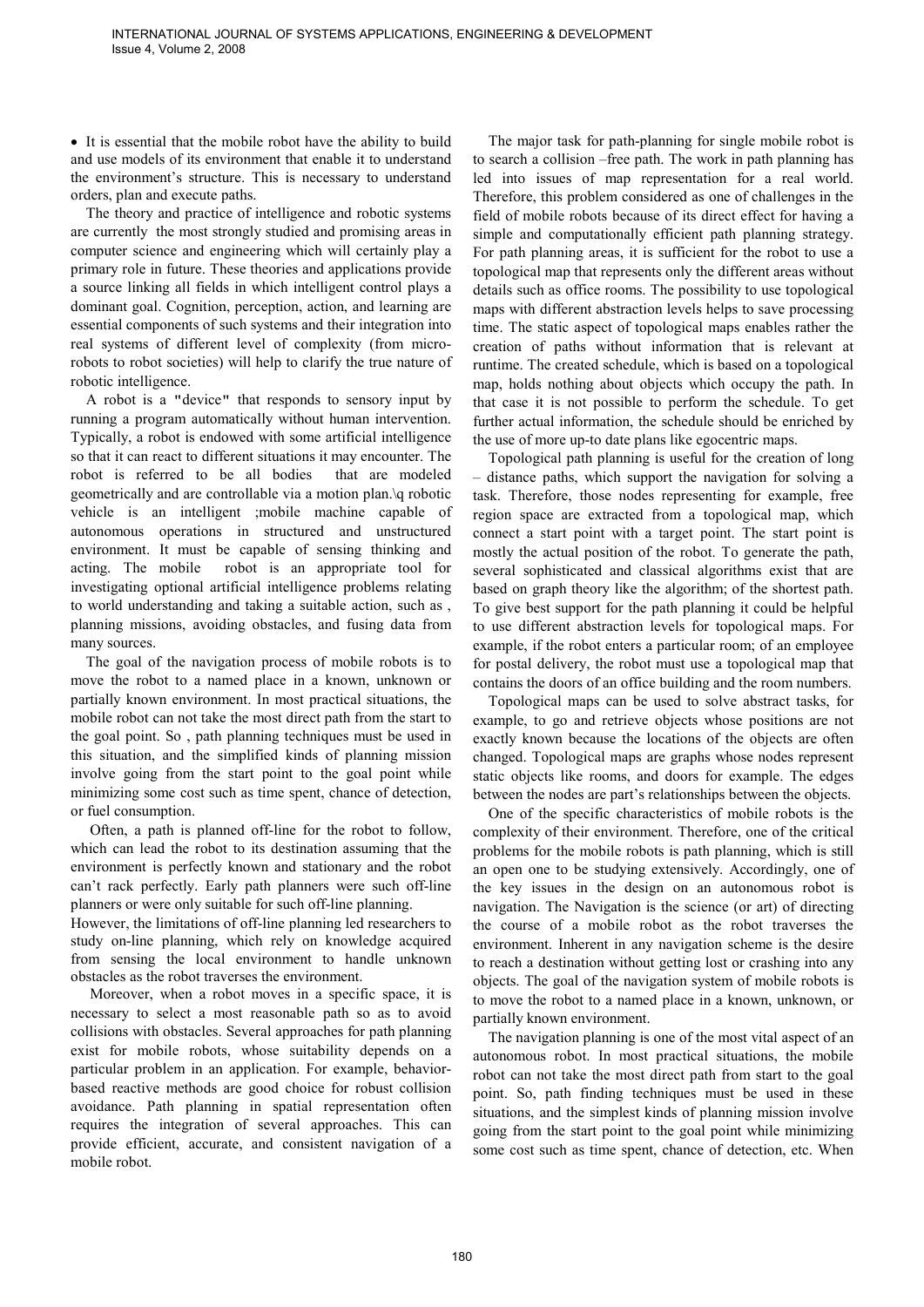the robot actually starts to travel along a planned path, it may find that there are obstacles along the path, hence the robot must avoid these obstacles and plans a new path to achieve the task of navigation.

Systems that control the navigation of a mobile robot are based on several paradigms. Biologically motivated applications, for example, adopt the assumed behavior of animals. Geometric representations use geometrical elements like rectangles, polygons, and cylinders for the modeling of an environment. Also, systems for mobile robot exist that do not use a representation of their environment. The behavior of the robot is determined by the sensor data actually taken. Further approaches were introduced which use icons to represent the environment. One of the specific characteristics of mobile robots is the complexity of their environment, therefore, one of the critical problem for the mobile robots is path planning. Several approaches for path planning exist for mobile robots, whose suitability depends on a particular problem in an application. For example, behavior-based reactive methods are good choice for robust collision avoidance. Path planning in spatial representation often requires the integration of several approaches. This can provide efficient, accurate, and consist navigation of a mobile robot. It is sufficient for the robot to use a topological map that represents only the areas of navigation (free areas, occupied areas of obstacles). It is essential the robot has the ability to build and uses models of its environment that enable it to understand the environment's structure. This is necessary to understand orders, plan and execute paths.

Many researches which have been done within this field, some of them used a "visibility graph" to set up a configuration space that can be mapped into a graph of vertices between which travel is possible in a straight line. The disadvantage of this method is time consuming. At the opposite, some researches have been based on dividing the world map into a grid and assign a cost to each square. Path cost is the sum of the cost of the grid squares through which the path passes. A grid model has been adopted by many authors, where the robot environment is divided into many squares and indicated to the presence of an object or not in each square [6, 9]. A cellular model, in other hand, has been developed by many researchers where the world of navigation is decomposed into cellular areas, some of which include obstacles. More, the skeleton models for map representation in buildings have been used to understand the environment's structure, avoid obstacles and to find a suitable path of navigation. These researches have been developed in order to find an efficient automated path strategy for mobile robots to work within the described environment where the robot moves.

In this paper, a simple and efficient navigation approach for autonomous mobile robot is proposed in which the robot navigates, avoids obstacles and attends its target. Note that, the algorithm described here is just to find a feasible and flexible path from initial area source to destination target area, flexible because the user can change the position of obstacles it has no effect since the environment is unknown. This robust method can deal a wide number of environments and gives to our robot the autonomous decision of how to avoid obstacles and how to attend the target. More, the path planning procedure covers the environments structure and the propagate distances through free space from the source position. For any starting point within the environment representing the initial position of the mobile robot, the shortest path to the goal is traced. The algorithm described here therefore is to develop a method for path planning by using simple and computationally efficientway to solve path planning problem in an unknown environment without consuming time, lose energy, un-safety of the robot architecture. This paper describes a simple and efficient navigation approach for autonomous mobile robot is proposed in which the robot navigates, avoids obstacles and attends its target. Note that, the algorithm described here is just to find a feasible and flexible path from initial area source to destination target area, flexible because.

- 1) The user can change the position of obstacles it has no effect since the environment is unknown and answers for any user demand.
- 2) The proposed navigation approach can deal a wide number of environments and gives to our robot the autonomous decision of how to avoid obstacles and how to attend the target.

More, the navigation planning procedure covers the environments structure and the propagate distances through free space from the source position. For any starting point within the environment representing the initial position of the mobile robot, the shortest path to the goal is traced. The algorithm described here therefore is to develop a method for navigation planning by using simple and computationally efficient-way to solve path planning problem in an unknown environment without consuming time, lose energy, un-safety of the robot architecture. The shortest path is obtained without collision. This proposed method has an advantage of adaptivity such that the algorithm works perfectly even if an environment is unknown.

## II. NECESSITY OF INTELLIGENT AUTONOMOUS ROBOT

The theory and practice of IAS are currently among the most intensively studied and promising areas in computer science and engineering which will certainly play a primary goal role in future. These theories and applications provide a source linking all fields in which intelligent control plays a dominant role. Cognition, perception, action, and learning are essential components of such-systems and their use is tending extensively towards challenging applications (service robots, micro-robots, bio-robots, guard robots, warehousing robots). Many traditional working machines already used e.g., in agriculture or construction mining are going through changes to become remotely operated or even autonomous. Autonomous driving in certain conditions is then a realistic target in the near future.

Industrial robots used for manipulations of goods; typically consist of one or two arms and a controller. The term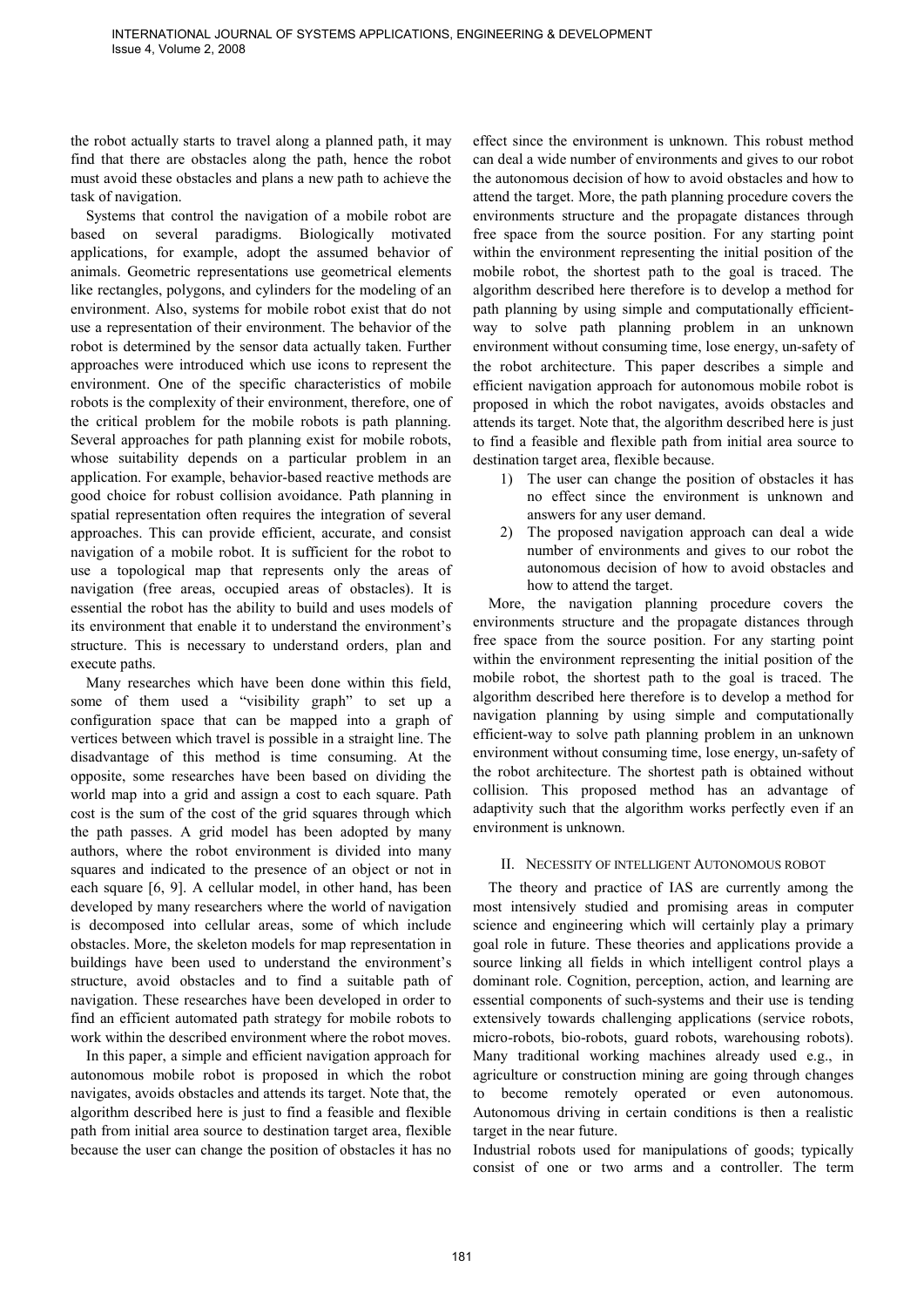controller is used in at least two different ways . in this context, we mean the computer system used to control the robot, often called a *robot work-station* controller. The controller may be programmed to operate the robot in a number of way; thus distinguishing it from hard automation. The controller is also responsible for the monitoring of auxiliary sensor that detect the presence, distance, velocity, shape, weight, or other properties of objects. Robots may be equipped with vision systems, depending on the application for which they are used. Most often, industrial robot are stationary, and work is transported to them by conveyer or robot carts, which are often called autonomous guided vehicles (AGV). Autonomous guided vehicles are becoming increasingly used in industry for materials transport. Most frequently, these vehicles use a sensor to follow a wire in the factory floor. Some systems employ an arm mounted on an AGV.

 *Robot* programmability provides major advantages over hard automation. If there are to be many models or options on a product, programmability allows the variations to be handled easily. If product models change frequently; as in the automotive industry, it is generally far less costly to reprogram a robot than to rework hard automation. A robot workstation may be programmed to perform several tasks in succession rather than just a single step on a line. This makes it easy to accommodate fluctuations in product volume by adding or removing workstations. Also; because robots may be reprogrammed to do different tasks; it is often possible to amortize their first cost over several products. Robots can also perform many applications that are poorly suited to human abilities. These include manipulation of small and a large object like electronic parts and turbine blades, respectively. Another of these applications is work in unusual environments like clean rooms, furnaces, high-radiation areas, and space. Japan has led the world in the use of robots in manufacturing. The two sectors making heaviest use of robots are the automotive and electronics industries. Interest in legged locomotion has been stimulated by application in traversing rough terrain and in unmanned exploration of unknown environment. Aside from electronic motivation, there are many unanswered scientific question about how biological organism produce the remarkable sensor motor behaviour that we observe. Finally, the notion of simulating biological organism has a certain instinctive reproductive appeal and offers the possibility of satisfying our curiosity as to how come to be as we are.

A robotic vehicle is an intelligent mobile machine capable of autonomous operation in structured and unstructured environment. It must be capable of sensing (perceiving its environment), thinking (planning and reasoning), and acting (moving and manipulating. However, the mobile robot is an appropriate tool for investigating optional artificial intelligence problems relating to world understanding and taking a suitable action, such as, planning missions, avoiding obstacle, and finding data from many sources. Today, robotic occupies

special place in the area interactive technologies. It combines sophisticated computation with rich sensory input in a physical embodiment that can exhibit tangible and expressive behaviour in the physical world. In this regard, a central question that occupies some research group - at –large: "what is an appropriate first role for intelligent human-robot interaction in the daily human environment? The time is ripe to address this question. Robotic technologies are now sufficiency nature to enable interactive, competetent robot artefacts to be created. The study of human-robot interaction, while fruitful in recent year, show great variation both in the duration of interaction and the roles played by human and robot participants. In care where human caregiver provides short-term, nurturing interaction to a robot, research has demonstrated the development of effective social relationships. Anthropomorphic robot design can help prime such interaction experiment by providing immediately comprehensible social cues for the human subjects. Technology has made this feasible by using advanced computer control systems. Also, the automotive industry has put much effort in developing perception and control systems to make the vehicle safer and easier to operate.

To perform all tasks in different environments, the robot must be characterized by more sever limits regarding mass volume, power consumption, autonomous reactions capabilities and design complexity. Particularly, for planetary operations sever constraints arise from available energy and data transmission capacities, e.g., the vehicles are usually designed as autonomous units with: data transfer via radio modems to rely stations ( satellite in orbit or fixed surface stations) and power from solar arrays, batteries or radioisotope thermo electric generators (for larger vehicles). A common application of mobile robot is the object manipulation. Examples include pick and place operation on the factory floor, package sorting and distribution. Some researchers are interesting in the simplest kind of object manipulation i.e. pushing. Pushing is the problem of changing the pose of an object by imparting a point contact force to it. For the simplicity, they constrain their self to the problem of changing the pose (in a horizontal plane). An early approach to robot pushing was implemented with two wheeled, cylindrical robots equipped with tactile sensors which implemented object reorientation and object translation. The strategy was to use two robots to push the object at its diagonally opposite corner. As a result of this off-center pushing a torque is applied to the box, rotating it roughly in place. This problem is addressed to detect and push stationary objects in a planar environment by using an environment-embedded sensor network and a simple mobile robot. The stationary sensors are used to detect push able objects. This way illustrates how he robot box-pushing with environment embedded Sensors.

The environment force prevents the robot from moving and turning towards obstacles by giving the user the distance information between the robot and the obstacle in a form of force. This force is similar to the traditional potential force field for path planning of mobile robot. However, the environment force is different from the potential force in some aspects. First there is no attention to a goal since we assume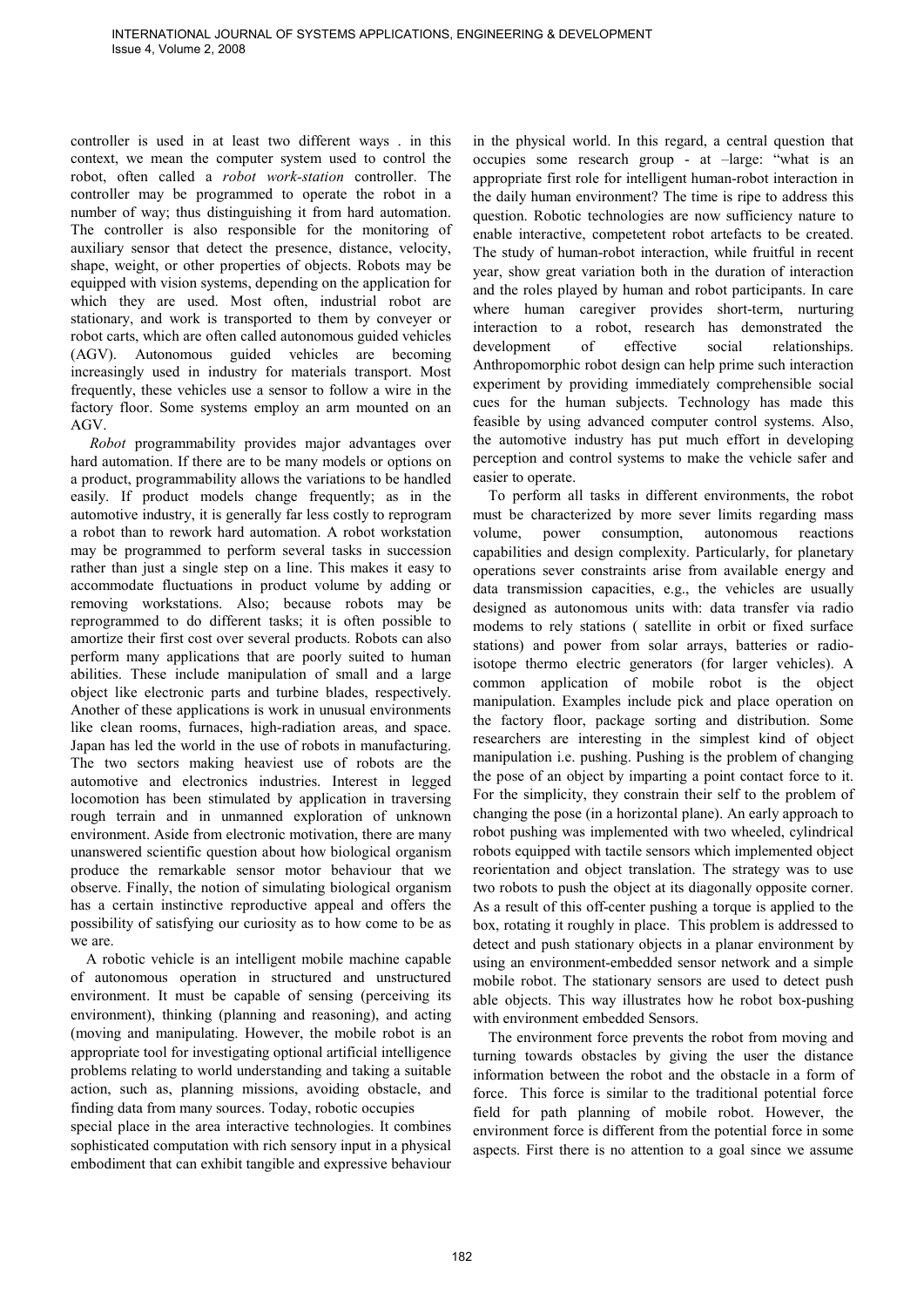that the goal position is unknown. Secondly, only obstacles in the "relevant" area (according to the logical position of the interface) are consider, i.e. the obstacles that are for, or in the direction opposite to the movement of the robot are not relevant. In this context, a full range of advanced interfaces for vehicle control has been investigated by the researchers. These works demonstrates that obstacle detection and collision avoidance is improved with good results.

 Classical artificial intelligence systems presuppose that all knowledge is stored in a central database of logical assertions or other symbolic representation and that reasoning consist largely of searching and sequentially updating that database. While this model has been successful for disembodied reasoning system, it is problematic for robots. Robots are distributed systems; multiple sensory, reasoning, and motor control processes run in parallel, often on separate processor hate rate only loosely coupled with one another. Each of these procure necessarily maintains its own separate, limited representation of the world and task; requiring them to constantly synchronize with the central knowledge base is probably unrealistic. Automated reasoning systems are typically built on a transaction-oriented model of computation .knowledge of the world is stored in a database of assertion in some logical language, indexed perhaps by predicate name. For one problem discussed, for example, the robot should have reflective pools that give the robot access to its own internal state:

### *The behavioral pool*

The behavioural pool holds binding between tag and specific robot behaviour. Each behaviour continually compare it tag to the tag on a global call signal. Whenever a behavioural detects a match, it activates itself. Active behaviour also drive a global running signal with bit-vector of their tag. The signal therefore hold the tag of all running behaviour, allowing any part of the system monitoring the signal to determine whether the behaviour bound to a given tag is running.

#### *The proposition pool*

The proposition pool holds bindings between tag and specific binary-valued signal in the system. The pool generates a true? Signal comprised of the set of all tag bound to proposition that are presently true. This allow one component of the system to "pass" a signal to another component by binding it to tag that has been agreed upon in advance. The receiving component can then monitor the signal by inspecting the appropriate bit of the true signal.

# *The predicate pool*

The predicate pool holds binding between tag and unary predicate. The predicate pool generates vector of signal, indexed by role, whose elements hold the extension of all bound predicates – role  $0$  in element  $0$ , role  $1$  in element  $1$ , etc. again, this provides an indirection facility for passing signal between components . In this context, we can include a marker- passing semantic net. Node within the net can be bound to role tag and then propagated a marker along links in the net to perform retrieval and inference from long-term memory.

It is important to understand that a given object or concept might be represented in several of these pools simultaneously, with each pool representing different aspect of the object. This is supported in part by allowing element of different pool to share a sing tag register. For example, the lexicon pool entry of the word "show" , the behaviour SHOW, and the semantic net node representing information about the behaviour all share a common tag register. Therefore, when the parser bind "show" to a role, the behaviour that can implement the verb is automatically bound to the same role at the same time. A several works were demonstrated in this domain, many researchers have attended this problem to give a successful reasoning system. They have discussed a lot of an alternate class of architectures-tagged behaviour-based systems- that support a large subset of the capabilities of classical artificial intelligence architecture, including limited quantified inference, forward and backward-chaining, simple natural language question answering and command following, reification, and computational reflection, while allowing object representation, to remain distributed across multiple sensory and representational modalities.

#### *Navigation*

Navigation is the ability to move and on being selfsufficient. The IAS must be able to achieve these tasks: to avoid obstacles, and to make one way towards their target. In fact, recognition, learning, decision-making, and action constitute principal problem of the navigation. One of the specific characteristic of mobile robot is the complexity of their environment. Therefore, one of the critical problems for the mobile robots is path planning, which is still an open one to be studying extensively. Accordingly, one of the key issues in the design of an autonomous robot is navigation, for which, the navigation planning is one of the most vital aspect of an autonomous robot.

Several models have been applied for environment where the principle of navigation is applied to do path planning. For example, a grid model has been adopted by many researchers, where the robot environment is dividing into many line squares and indicated to the presence of an object or not in each square. On line encountered unknown obstacle are modelled by piece of "wall", where each piece of "wall" is a straight-line and represented by the list of its two end points. This representation is consistent with the representation of known objects, while it also accommodates the fact the only partial information about an unknown obstacle can be obtained from sensing at a particular location.

Besides, the most important key of the navigation system of mobile robot is to move the robot to a named place in known, unknown or partially known environments. In most practical situations the mobile robot can not take the most direct path from the start to the goal point. So, path finding techniques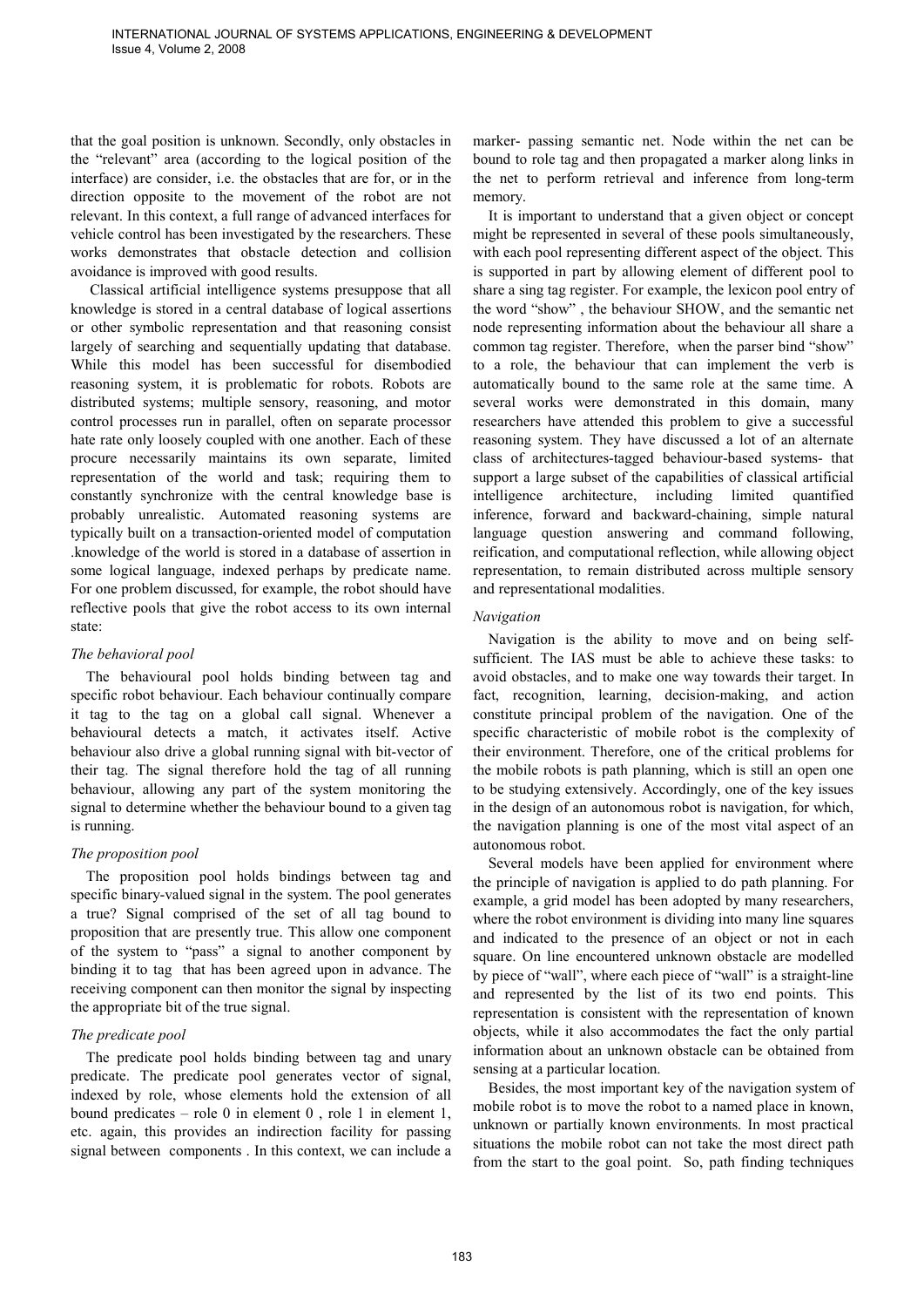must be used in this situation, and the simples kinds of planning mission involve going from the start point to the goal point while minimizing some cost such as time spent, chance of detection, or fuel consumption. When the robot actually starts to travel along a planned path, it may find that there are surmountable obstacles along the path that were not on the map. When this happens, the robot must chart the obstacle and, if no local avoidance manoeuvre is possible, it must plan a new path with the modified map and its current position as the new staring location. Accordingly, we can divide the task of moving a mobile robot within its environment in a two step process:

1) Planning paths which are optimal by certain criteria's.

2) Controlling the robot to execute the planed paths.

### *A. Autonomy requirements*

Several autonomy requirements must be satisfied to well perform the tasks of **IAV**, this is summarized in some in the following section.

### *Thermal*

To carry out tasks in various environments as in space applications, the thermal design must be taken into account, especially when the temperature can vary significantly [9]. At ambient temperatures, the limited temperature -sensitive electronic equipment on-board must be placed in a thermally insulated compartments [6] . The thermal environment of Mars challenges the thermal control system. In the course of a Martian day the temperature can vary from 140K to 300K for example.

# *Energy*

For a specified period, IAV can operate autonomously, one very limited resource for underwater and space applications are energy. So, IAS usually carries a rechargeable energy system, appropriately sized batteries on-board.

# *Communication Management*

The components on-board the vehicle and on-board the surface station must be interconnected by a two-way communication link. As in both underwater and space applications, a data management system is usually necessary to transfer data from IAS to terrestrial storage and processing stations by two- way communication link. Indeed, the data management system must be split between components of the vehicle and surface station. Thus, the vehicle must be more autonomous and intelligent to perform and achieve the tasks. Due to the limited resources and weight constraints, major data processing and storage capacities must be on the surface station. Although individual vehicles may have wildly different external appearances, different mechanisms of locomotion, and different missions or goals, many of the underlying computational issues involved are related to sensing and sensor modelling spatial data representation, and reasoning.

*Mechanical design* 

The mechanical design of Intelligent Autonomous Robots is the result of an integration approach considering several criteria related with perception, control, and planning issues in addition to structural design and other mechanical requirements.

# *B. Criteria to satisfy by vehicles to be autonomous and intelligent*

To evaluate the performance of IAS which are intelligent and autonomous vehicle, the robot must perform the following criteria:

### *Intelligence*

A robotic system capable of some degree of self-sufficiency is the primary goal of Intelligent Autonomous Vehicles**.** Thus, the robot must achieve his task with more autonomy and intelligence. Also, the vehicle reacts to unknown static and dynamic obstacles with safety not to endanger itself or other objects in the environment. Near Safety, the reliability is taken into account in the field of robotics; it is the probability that the required function is executed without failure during certain duration.[13,14]

# *Navigation*

Navigation is the ability to move and on being selfsufficient. The AMR must be able to achieve these tasks: to avoid obstacles, and to make one way towards their target. In fact, recognition, learning, decision-making, and action constitute principal problem of the navigation.

# III. THE PROPOSED NAVIGATION APPROACH PROCEDURE FOR IAS

# *A. Path planning*

Assume that path planning is considered in a square terrain and a path between two locations is approximated with a sequence of adjacent cells in the grid corresponding to the terrain. The length  $A(\alpha)$  from cell " $\alpha$ " to its adjacent cell  $"β"$  is defined by the Euclid distance from the center cell ״α״ of one cell to the center cell ״β״ of another cell. Each cell in this grid is assigned of three states: *free, occupied,* or *unknown* otherwise. A cell is *free* if it is known to contain no obstacles, *occupied* if it is known to contain one or more obstacles. All other cells are marked *unknown*. In the grid, any cell that can be seen by these three states and ensure the visibility constraint in space navigation.

 We denote that the configuration grid is a representation of the configuration space. In the configuration grid starting from any location to attend another one, cells are thus belonging to reachable or unreachable path. Note that the set of reachable cells is a subset of the set of free configuration cells, the set of unreachable cell is a subset of the set of occupied configuration cells. By selecting a goal that lies within reachable space, we ensure that it will not be in collision and it exists some "feasible path" such that the goal is reached in the environment. Having determined the reachability space, the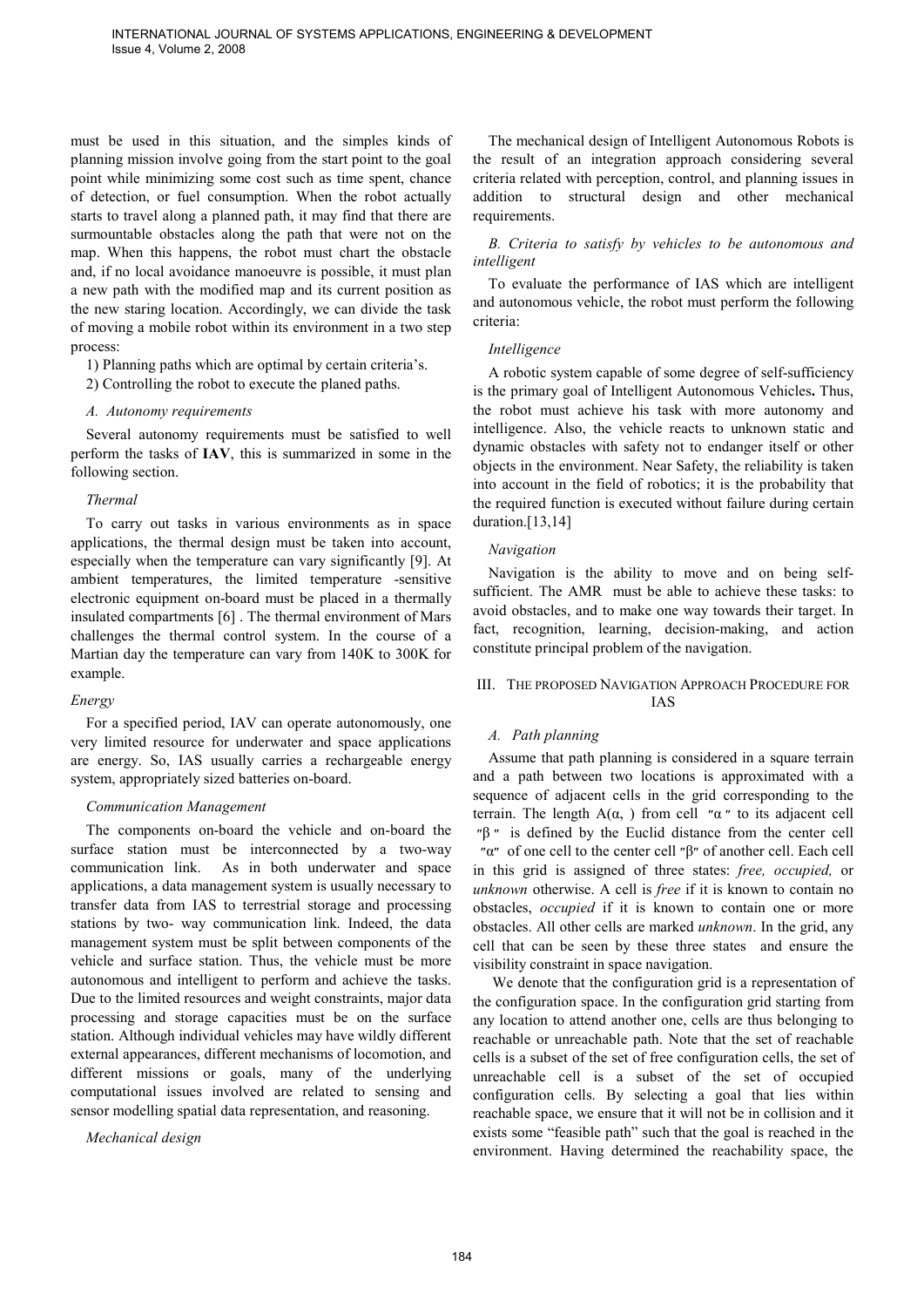algorithm works and operates on the reachability grid . This one specifies at the end the target area.

 The detection of the three states is done by the different color of pixels of those belonging to the area obstacle. Generally, the detected different colors of pixels have the same luminous intensity for every free path (a less difference). The other color neighbors are belonging to obstacle area. This detection is based on the game of every detected color of pixel. We separate between the set of luminous intensity of free path of pixels with those belonging to the set of luminous intensity of obstacle and unknown area. This separation is very useful to get a meaning of segmentation.

In this present work, we consider a grid of  $(i X)$  dimension. This grid is divided into : free path denoted by "*X Cell (k\*L*)" and occupied path denoted by "*Y* Cell (i\*J)" . An obstacle is collection of hazardous cells in the "*Y*" *grid .*A path from start cell "C" to destination cell "D" that the detected color of "*X*" does not interest any detected color "*Y*". the path is said to be monotone of free cells "*X*" with respect to i-coordinates if no lines parallel to k-axis cross the j-axis ( see figure 1 ).



The proposed algorithm here relies on number of cells and iterates, as follows:

1) i *by j grid, start cell a in the grid.* 

2) Detect free destination in the grid (free cells).

3) Detect the collection of cells in the grid corresponding to obstacle area (hazardous occupied cells area) and unknown cells.

4)A path from "C" to "D" such that the total of neighboring cells are detected free.

5)If the collection of free cells is continuous, detect all neighboring on the same destination until the target is reached. 6)If the collection of free cells is discontinuous, change the direction and continue on another free continuous collection of cells.

To maintain the idea; we have created several environments which contain many obstacles. The search area

(Environment) is divided into square grids. Each item in the array represents one of the squares on the grid, and its status is recorded as walkable or unwalkable area (obstacle).The robot can identify two colors inside our environment: dark and white. The dark color is interpreted as an obstacle area (Also affected for the neighbouring pixel area which each pixel has the same approximate luminous intensity value of those pixels belonging to obstacle area); whereas the white color represents the free trajectory to attend the given target area (Also affected for the neighbouring pixel area which each pixel has the same approximate luminous intensity value of those pixels belonging to free trajectory area);.The robot starts from any position then it must move by sensing and avoiding the obstacles. The trajectory is designed in form of a grid-map, when it moves it must verify the adjacent case by avoiding the obstacle that can meet to reach the target. We use an algorithm containing the information about the target position, and the robot will move accordingly.

To determine the nature of space of navigation, and as we have illustrated before, cells are marked as free or occupied; otherwise unknown. We can therefore divide our search area into free and occupied area. Note that all free space cells represent the walkable space and unwalkable in occupied space. Each free cell is able of laying all the neighbor free cell within a certain distance "d". This distance "d" is usually set to a value greater than or equal to the size of cell. Note that the set of free cells is a subset of the of free cells, which is in turn a subset of the set of free occupancy cells. Thus, by selecting a goal that lies within free space, we ensure that the free subpath will not be in collision with the environment, and that there exists some sub-paths to get the target. Note that, we determine the free resultant cells within free space to get a feasible path during navigation. For unwalkable space (occupied space) we just develop a procedure of avoiding danger. The figure 2 shows an example of walkable or unwalkable space.



Fig. 2 an example of walkable space and walkable space

For unwalkable space, we compute the total size of free cells around danger (obstacle) area. This total may be at least or equal than to the length of architecture of robot. This is ensure the safety to our robot to not be in collision with the obstacle, and that the path P has enough security SE to attend it target where it is given by P+SE ( S is size of security). In principle, we generate a plan for reaching safety area for every neighboring danger area. The safety distance is generated to construct the safety area building to the navigation process, to be near without collision within this one. In the figure 3 we present one example of navigation approach using a square cellule grid for the movement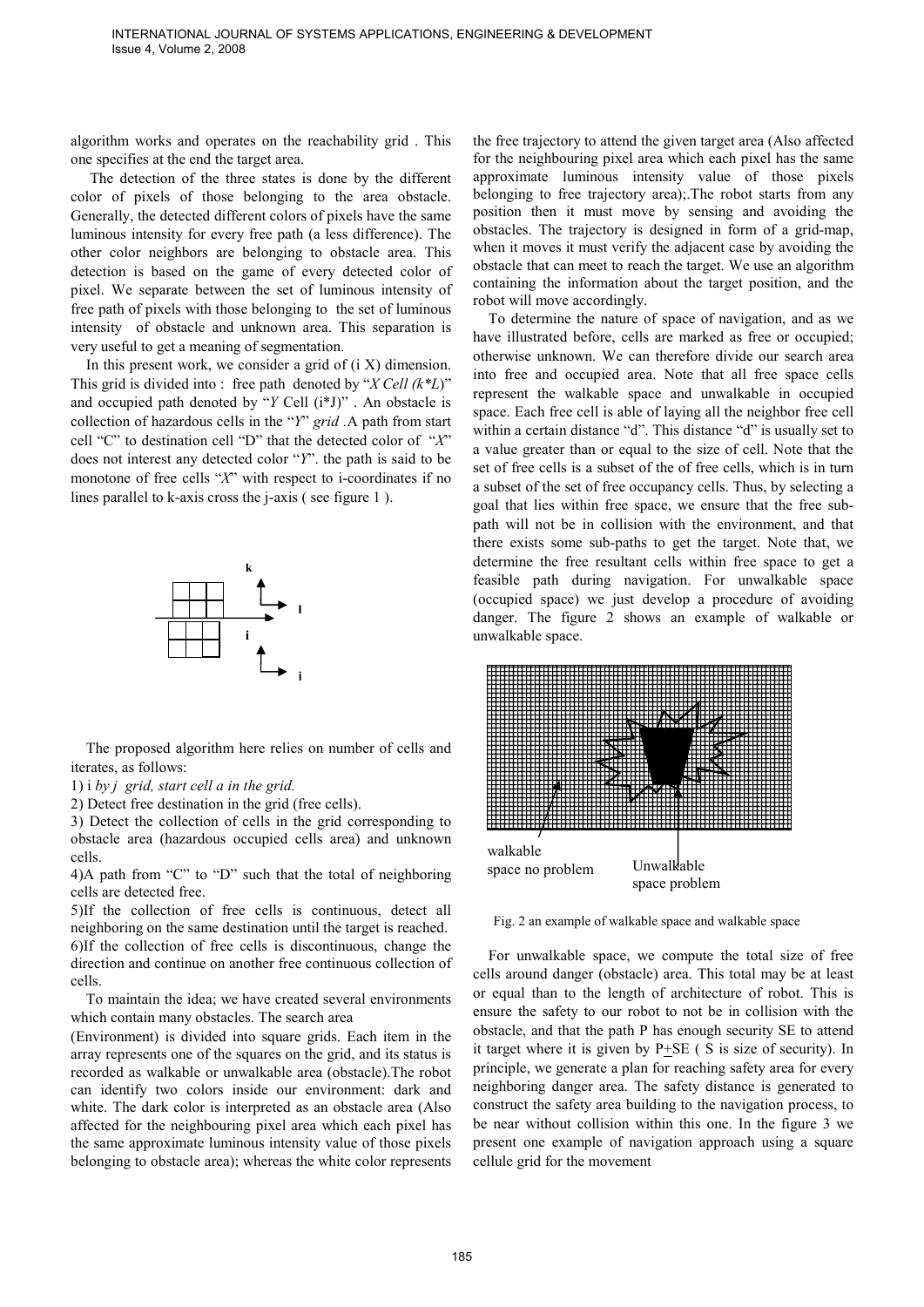

Fig.3 an example of detection area obstacle

Another example is presented in the figure 4 to find an optimal path to navigate intelligibly avoiding the obstacles. This example shows the way on which the scene of navigation is decomposed.



Fig. 4 example of the navigation finding an optimal path

The goal of the navigation process of mobile robots is to move the robot to a named place in a known, unknown or partially known environment. In most practical situations, the mobile robot can not take the most direct path from the start to the goal point. So, path planning techniques must be used in this situation, and the simplified kinds of planning mission involve going from the start point to the goal point while minimizing some cost such as time spent, chance of detection, or fuel consumption.

One of the key issues in the design of an autonomous robot is navigation, for which, the navigation planning is one of the most vital aspect of an autonomous robot. Therefore, the space and how it is represented play a primary role in any problem solution in the domain of mobile robots because it is essential that the mobile robot has the ability to build and use models of its environment that enable it to understand the scene navigation's structure. This is necessary to understand orders, plan and execute paths.

For path planning areas, it is sufficient for the robot to use a topological map that represents only the different areas without details such as office rooms. The possibility to use topological maps with different abstraction levels helps to save processing time. The static aspect of topological maps enables rather the creation of paths without information that is relevant at runtime. The created schedule, which is based on a topological map, holds nothing about objects which occupy the path. In that case it is not possible to perform the schedule. To get further actual information, the schedule should be enriched by the use of more up-to date plans like egocentric maps.

### *B. Delphi Language*

To design a software program, two elements must be taken into consideration: the first one is the structure of the program i.e. the flowchart, and the second is the language in which the program will be written.

The Borland Delphi environment is a fine development environment, which is widely used by computing professionals throughout the world. Delphi programming permits to develop the applications for Windows. It is a tool that makes a visual conception for functions, to the programming object. Besides, it maintains the part of the source code automatically. This language offers to the user a friendly interface to the program. All the common parts of the Windows graphical user interface, like forms, buttons and lists objects, are included in Delphi as components. This means that it is not needed to write any code when adding them to an application. Delphi has many advantages comparing to other languages that work under DOS. As Windows is a multitasking operating system, many applications may run at the same time without affecting the Delphi programming environment, this is considered as an ideal software in our project that needs simultaneous operations of reading, processing and displaying, we have chosen Delphi language for this process because of many advantages and applications it offers to the navigation planning.

*C. Visual Basic language* 

A programming language and environment developed by Microsoft. Based on the BASIC language, Visual Basic was one of the first products to provide a graphical programming environment and a paint metaphor for developing user interfaces. Instead of worrying about syntax details, the Visual Basic programmer can add a substantial amount of code simply by dragging and dropping *controls*, such as buttons and dialog boxes, and then defining their appearance and behaviour. Although not a true object-oriented programming language in the strictest sense, Visual Basic nevertheless has an object-oriented philosophy. It is sometimes called an *eventdriven* language because each object can react to different events such as a mouse click.

Since its launch in 1990, the Visual Basic approach has become the norm for programming languages. Now there are visual environments for many programming languages, including C, C++, Pascal, and Java. Visual Basic is sometimes called a Rapid Application Development (RAD) system because it enables programmers to quickly build prototype applications.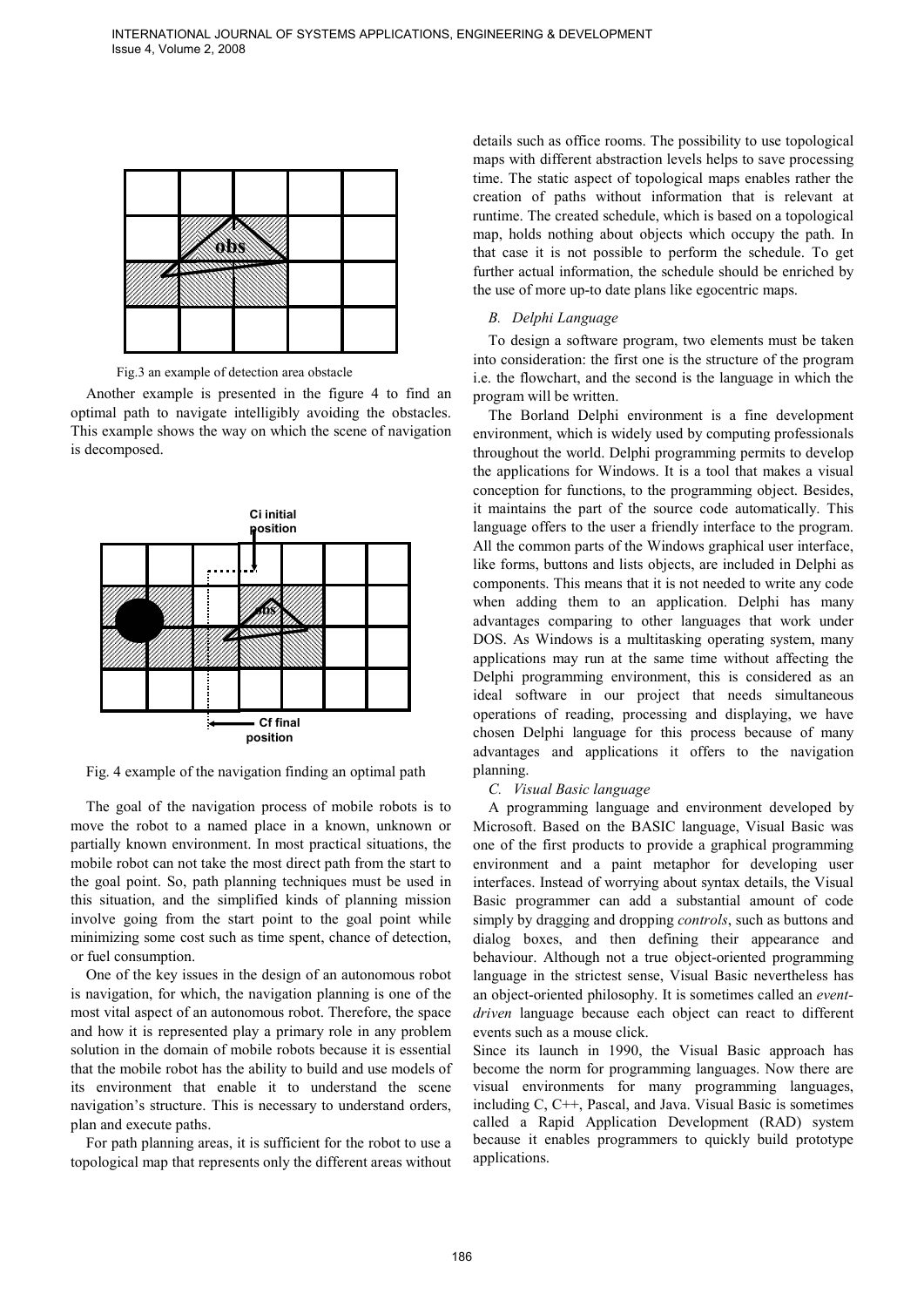#### IV. SIMULATION RESULTS

The algorithms are implemented in Borland C++, afterwards tested with visual basic and DELPHI programming language; whereby the environment is studied in a two dimensional coordinate system. The simulation part is an approach to the real expected result; this part is done using  $C++$  to recognize all objects within the environment and since it is suitable for graphic problems. Taking the segmented environment issued from C++ development, the algorithm permit the robot to move from the initial position to the desired position following an estimated trajectory using visual basic and Delphi language.

#### *A. GENERAL FLOWCHART*

Our general flowchart is presented in the figure 5, where the main work is described in order to get the target.



Fig.5 the general flowchart of the process of navigation of IAS

*B.First implementation of navigation approach using C++* 

To reflect the vehicle behaviors acquired by learning and to demonstrate generalization and adaptation abilities of our approach, the robot is simulated in different static environments. In this context, we have created N unknown environments containing static obstacles; (complexity order of theses creations is limited at the last environment one, until now we have tested 56 environments), we start with no obstacle until the complexity order is done. As there is no information at advance, this creation can give another

configurations of environments, that means that, the user of this concept can change the positions of all objects as he want in the scene and can change the shapes of obstacle(big, small, different sizes,…), this have no effect since the environment is unknown, the robot success, in satisfactory manner, to avoid suitably the static obstacles while it makes one's way toward its target, we can give different infinite environment complexity, in order to achieve the desired task.

Tested in different unknown environments with static obstacles, we present simulation results which provide the most preferable path between another one treated. As it is illustrated In Figure 6.a where S: Robot and B: Target, the vehicle succeeds to avoid obstacles and reaches its target. In this case, we present virtually the best optimum path, e.g. the robot doesn't endanger itself or other objects in the environment. At advance, the robot navigates virtually to structure the environment, and one or more camera are used for the perception which can guarantee to deliver acceptably accurate information all of the time. Also, the redundancy is useful (sensor data fusion), the robot receives a good deal of attention and recognizes all elements of the scene of navigation and learned where are situated the safety section to evolve and where the danger sections to avoid. After learning, the final decision is given as guide of steering vector. In this case, the robot is supposed not as square, it is replaced by point material and the path is a set of positions of all points of navigation.

The shortest /optimal path is essential for the efficient operation of mobile robot. For any starting point within the environment representing the initial position of the mobile robot, the shortest path to the goal is traced by walking, avoiding obstacles, taking a correct decision, recognizing and the best reasoning. However, ambiguity of optimal paths exists where there exist two or more cells to choose the same least distance transform.

The user can change the shape (body) of robot to execute the final path by gravity center (but the size of the vehicle is taken into account). We replace the body of vehicle by gravity center (material point) to execute the path truly. Before, the optimum path has been calculated and the accurate avoidance direction is known (Figure6.a), so now the robot knows at advance how to evolve and where is situated from the target (Figure6.b). The final decision is taken and the best path to execute is selected, the robot can evolve without risk. These results display the approach ability making IAS able to intelligently avoid obstacles with different architectures. In the figure 7 we present another environment where the navigation is done in complex environment. The robot knows at advance how to evolve and where is situated from the target (Figure7.b). The final decision is taken and the best path to execute is selected, the robot can evolve without risk.

#### *C. Using Visual Basic*

In the beginning, we have implemented a simulation program using visual Basic language. The environment set up is shown in the figure 6.The squares are small enough to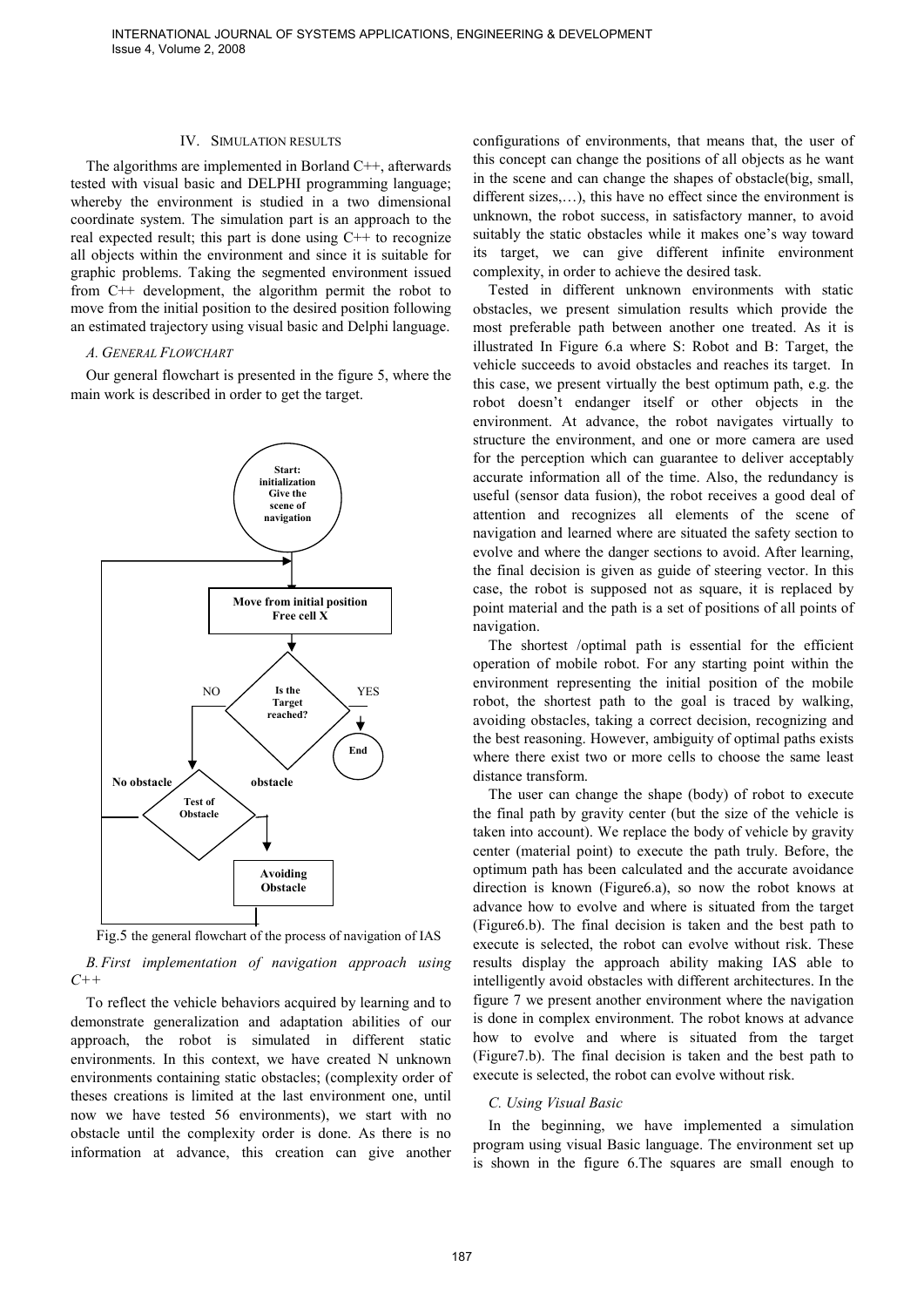permit the robot land in the next square horizontal at just one step of robot. The path is found by figuring all the squares. Once the path is found, the robot moves from one square to the next until the target is reached, once we have simplified our search area into a convenient number of nodes, as we have done with the grid design, the next step is to conduct a search to find the path. We do this by starting at point A, checking the adjacent squares, and generally searching outward until we find our target. We start the search by the following steps: we have fixed the starting position, it moves forward horizontally as shown above in figure 8.The robot meets an obstacle; it moves a step down then back until it meets another obstacle. The robot keeps navigation in this manner until the target is found, as shown in figure 9and figure 10, shown the robot



a. The reached best path



b. The final decision to be taken to execute the best path

Fig.6 an example of simple environment of navigation of an IAS



a .The reached best path



b. The final decision to be taken to execute the best path

Fig. 7 an example of complex environment of navigation of an IAS



Fig.8 Assumed initial environment set up



Fig.9 Intermediate condition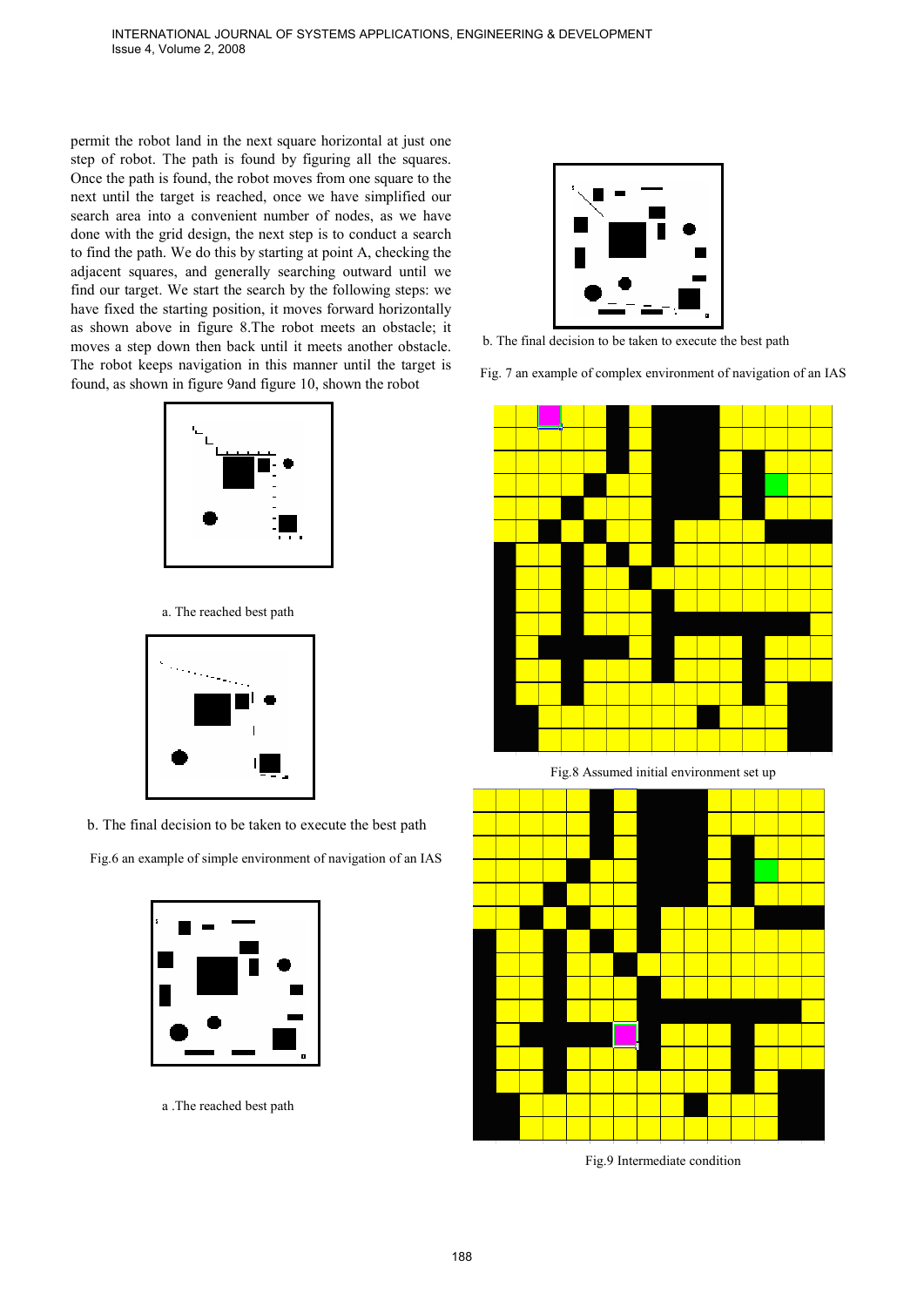

Fig.10 The robot approaches the target

#### *D. using Borland Delphi*

Dealing with more principal and more details of navigation of autonomous mobile robot, we write a program using DELPHI version 7 that allows the robot to take the shortest path. We used Delphi 7 to clarify and see how we can approach real expected results. The path is found by figuring out the least number of squares it can take to reach the target. As soon as the path is found, the robot moves from one square to next, when the robot moves for number of squares it meets an obstacle then, it changes the direction to avoid the obstacle but takes the shortest path until the target is reached as shown in the following figures :





Fig. 12 Intermediate condition